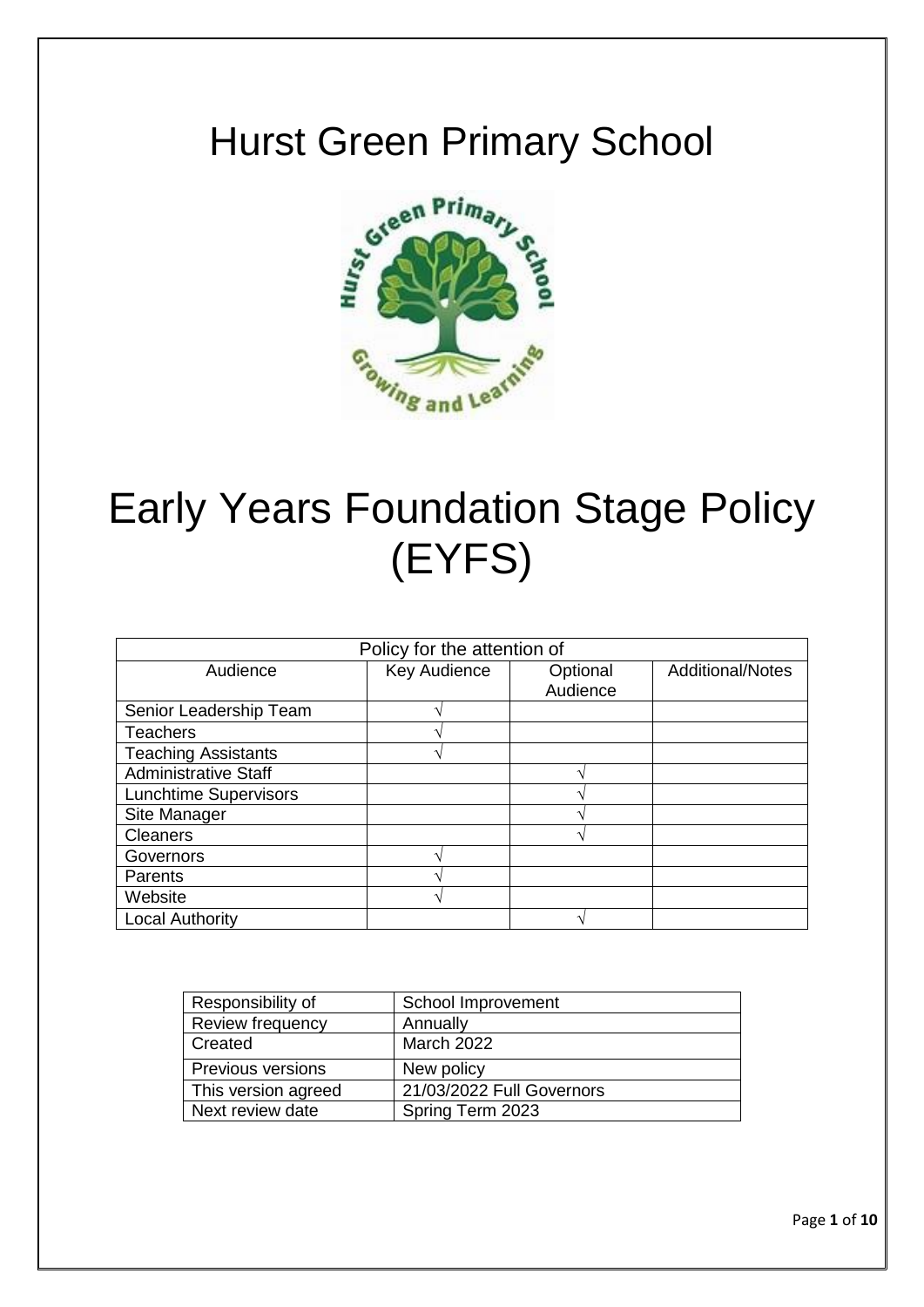#### **Introduction**

*'Every child deserves the best possible start in life and the support that enables them to fulfil their potential. Children develop quickly in the early years and a child's experiences between birth and age five have a major impact on their future life chances. A secure, safe and happy childhood is important in its own right. Good parenting and high quality early learning together provide the foundation children need to make the most of their abilities and talents as they grow up.'*

Statutory Framework for The Early Years Foundation Stage – September 2021

The reception year is a very exciting time for both parents and children. Throughout the year, we work closely together to ensure that the children develop a love for learning which they will carry with them for the rest of their school journey. At Hurst Green, we greatly value the importance that the EYFS plays in laying secure foundations for future learning and development. We provide a nurturing and exciting learning environment to give all of our children the opportunity to grow and develop into happy and confident learners. A secure safe and happy childhood is important in it's own right, and it provides the foundation for children to make the most of their abilities and talents as they grow up. The Early Years Foundation Stage is the framework that provides that assurance. It is important to view the EYFS as preparation for life and not simply preparation for the next stage of education.

#### **Aims and Objectives**

We aim to support all children to become independent and collaborative learners. We will provide a broad and balanced curriculum that will enable each child to develop personally, socially, emotionally, spiritually, physically, creatively and intellectually to their full potential.

At Hurst Green Primary School, we will:

- Provide a happy, safe, stimulating and challenging programme of learning and development for the children to experience as they begin their journey through school.
- Provide a broad, balanced, relevant and creative curriculum that will set in place firm foundations for further learning and development in Key Stage 1 and beyond and enable choice and decision making, fostering independence and self-confidence.
- Use and value what each child can do, assessing their individual needs and helping each child to progress.
- Develop excellent relationships with parents and carers to build a strong partnership in supporting their children.
- Provide a caring and inclusive learning environment which is sensitive to the requirements of the individual child including those who have additional needs.

The early-years education we offer our children is based on the following principles:

- It builds on what our children already know and can do;
- It ensures that no child is excluded or disadvantaged;
- It offers a structure for learning that has a range of starting points, content that matches the needs of young children, and activities that provide opportunities for learning both indoors and outdoors;
- It provides a rich and stimulating environment;
- It acknowledges the importance of a full working partnership with parents and carers.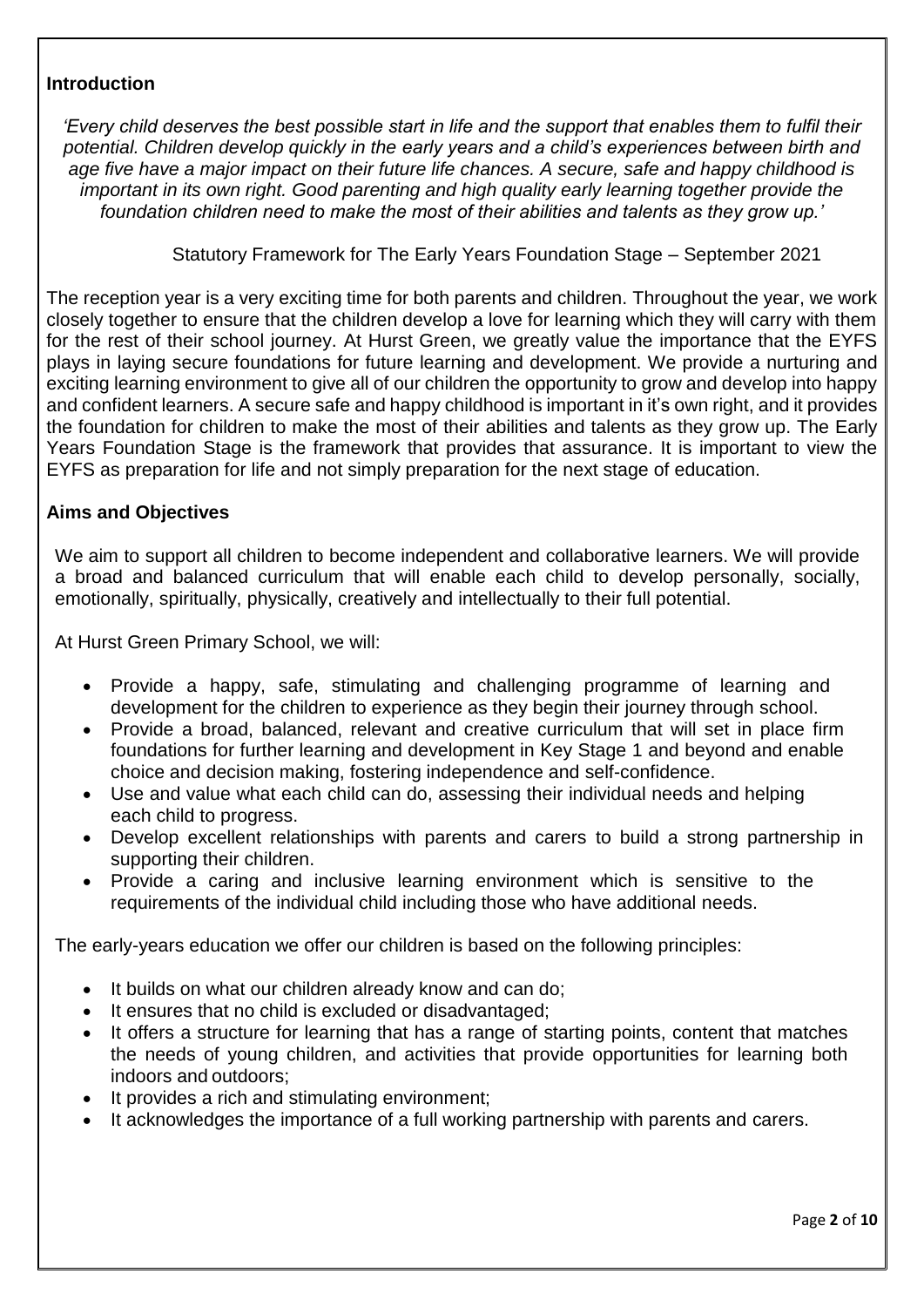# **The Early Years Foundation Stage is based on four themes:**

- A Unique Child
- Positive Relationships
- Enabling Environments
- Learning and Development

# **A Unique Child**

At Hurst Green Primary School, we recognise that every child is a competent learner who can be resilient, capable, confident and self-assured. We recognise that children develop in individual ways and at varying rates. Children's attitudes and dispositions to learning are influenced by feedback from others; we use praise and encouragement, as well as celebration and rewards, to encourage children to develop a positive attitude to learning.

Inclusion - We value the diversity of individuals within the school and believe that every child matters. All children at Hurst Green Primary School are treated fairly regardless of race, gender, religion or abilities. All families are valued within our school.

We give our children every opportunity to achieve their personal best and planning is adapted to meet the needs of all groups and abilities. We do this by taking account of our children's range of life experiences when we are planning for their learning.

At the Foundation Stage we set realistic and challenging expectations keyed to the needs of our children, so that most achieve the Early Learning Goals by the end of the stage. We do this through:

- Planning opportunities that build upon and extend children's knowledge, experience and interests, and develop their self-esteem and confidence;
- Using a wide range of teaching strategies based on children's learning needs;
- Providing a wide range of opportunities to motivate and support children and to help them learn effectively;
- Offering a safe and supportive learning environment in which the contribution of all children is valued;
- Employing resources which reflect diversity and are free from discrimination and stereotyping;
- Planning challenging activities to meet the needs of both boys and girls, of children with special educational needs, of children who are more able, of children with disabilities, of children from all social and cultural backgrounds, of children from different ethnic groups, and of those from diverse linguistic backgrounds;
- Monitoring children's progress and taking action to provide support as necessary (such as referrals to speech therapy) as necessary.
- Working closely with parents, carers and other outside agencies to ensure all children's needs are met and we enable them to access the curriculum and make good progress.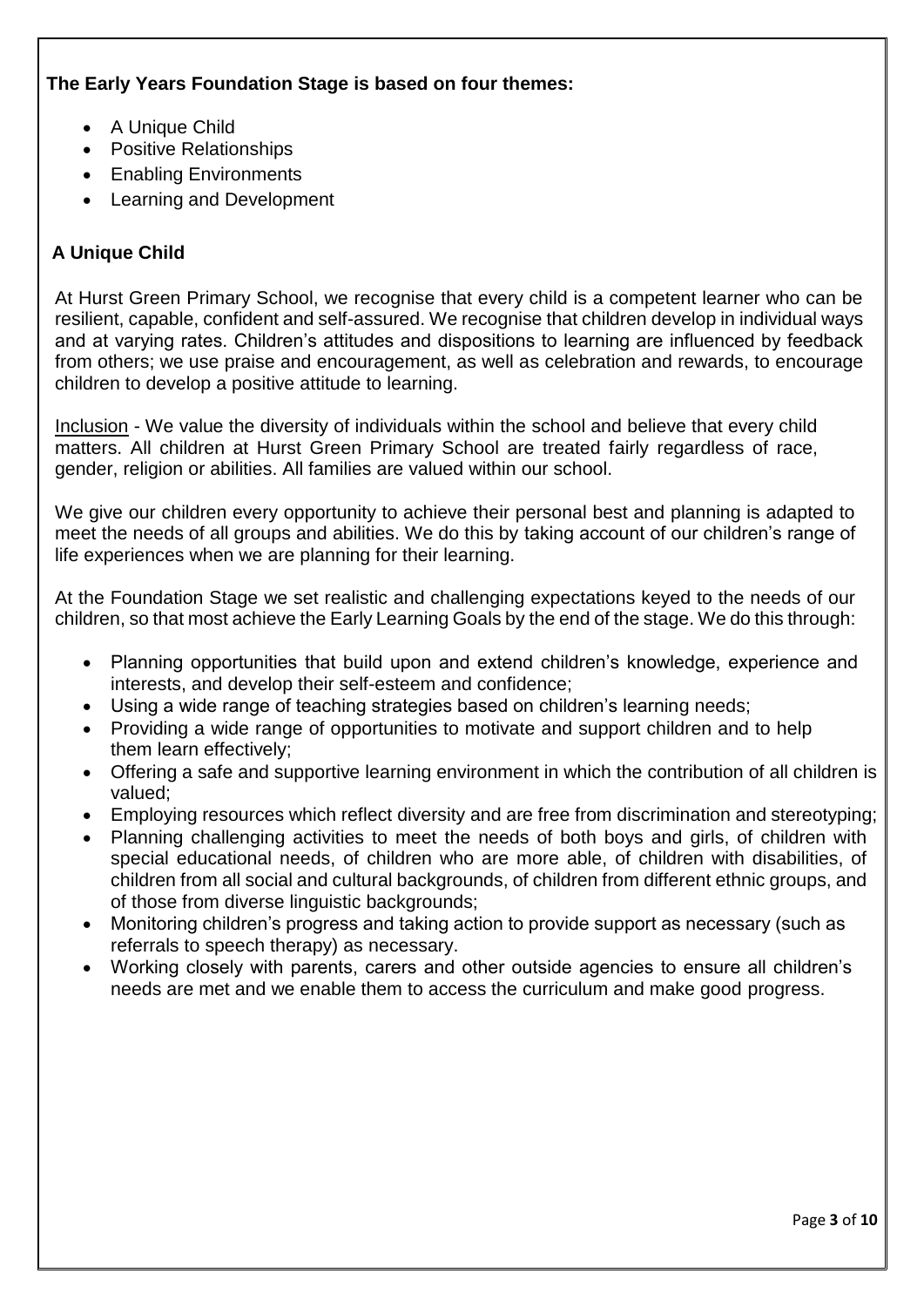#### **Positive Relationships**

At Hurst Green Primary School we recognise that children learn to be strong, confident and independent from being in secure relationships. We aim to develop caring, respectful, professional relationships with the children and their families.

Parents as Partners - We recognise that parents/carers are children's first and most enduring educators and we value being partners with them in their child's education through:

- Talking to parents/carers before their child starts school at our open days and induction meetings.
- Arranging, where possible, visits by the teacher to all children in their childcare provision prior to their starting school.
- Providing a handbook of information about commencing Reception at Hurst Green.
- Outlining the school's expectations in the Home-School agreement.
- Inviting parents/carers and children the opportunity to spend time in Reception Class for induction visits before starting school.
- Providing an induction meeting for Reception parents/carers to meet with staff to discuss school routines, expectations and to answer any questions parents/carers may have.
- Holding a parent consultation early in the academic year to establish how a child is settling into the school environment.
- Operating an open door policy for parents/carers with any queries or concerns. Conversely, if Foundation staff have concerns about the progress of a child, they will immediately approach parents and carers to discuss them.
- Written contact through the Home-School Reading Diary and school newsletters.
- Detailing the areas of learning and the overarching theme of the term or half-term through 2 half termly newsletters
- Inviting parents to attend informal meetings about areas of the curriculum, such as phonics or reading.
- Sharing the children's progress with parents/carers and valuing the on-going contributions to this from parents/carers.
- Offering two parent/teacher consultation meetings per year at which their child's progress is discussed.
- Sending a written report on their child's attainment and progress at the end of their time in reception.
- Asking parents to sign a generic permission form for visits, food tasting and photographs etc.
- Parents are invited to a range of activities throughout the school year such as assemblies, Christmas productions and sports day etc.
- Offering opportunities for parents and carers to visit the school on a volunteer basis to assist with the children's learning e.g. hearing readers.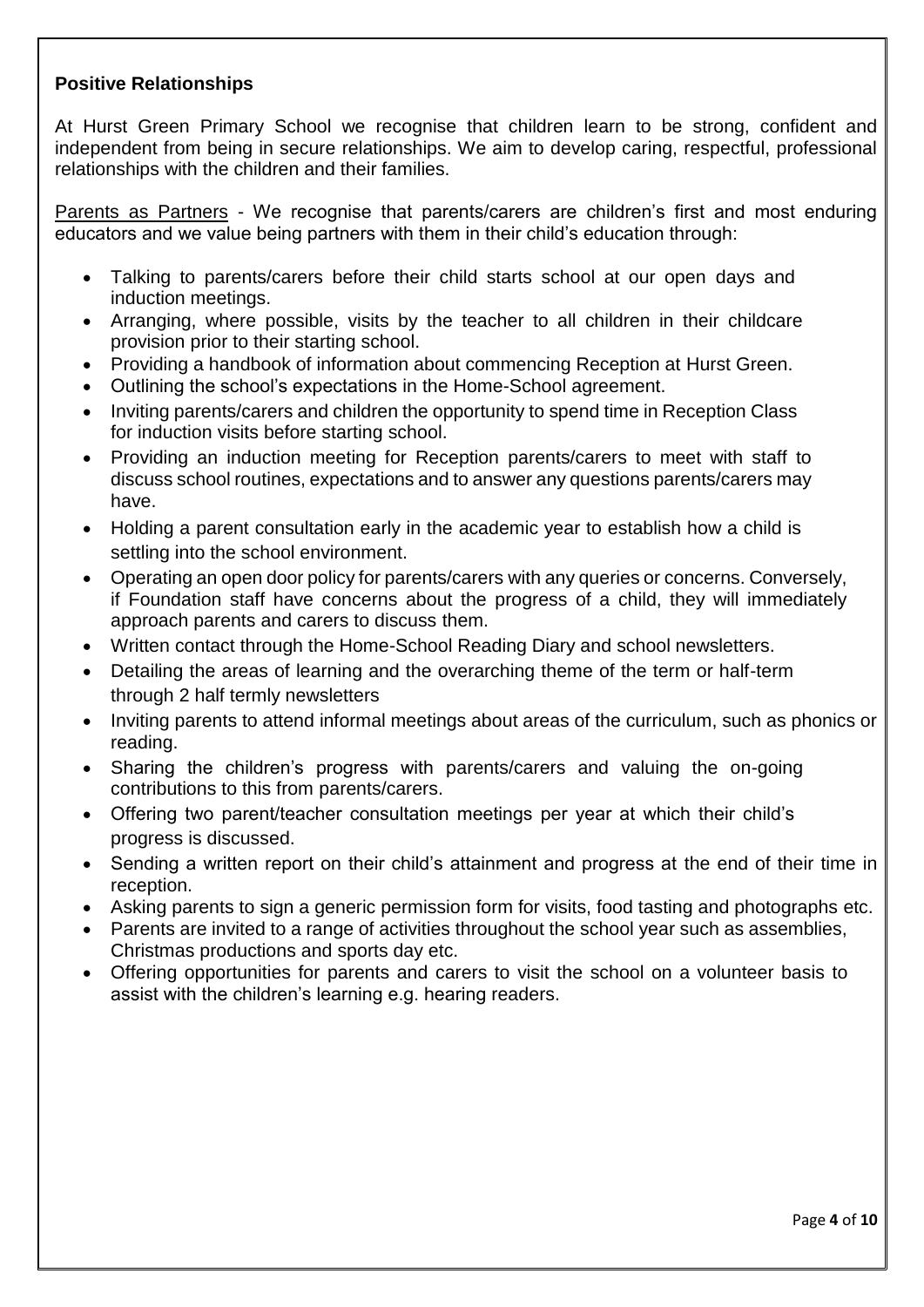#### **Staff**

EYFS classes consist of one teacher and one teaching assistant. Depending on the cohort, there may also be specifically appointed staff to support children with additional needs. We also host student teachers and student teaching assistants in EYFS. All staff in the Foundation Stage aim to develop good relationships with all children, interacting positively with them and taking time to listen to them.

#### **Enabling Environments**

At Hurst Green Primary School we recognise that the environment plays a key role in supporting and extending the children's development, where the children feel confident, secure and challenged. The children have daily access to an indoor and outdoor environment that is set up in discrete areas of learning with planned continuous provision.

Play-based learning is paramount and children have opportunities to direct their own learning with planned opportunities provided by staff.

We plan a learning environment, both indoors and outdoors, that encourages a positive attitude to learning and reflects the individual's interests, passions and abilities. We use materials and equipment that reflect both the community that the children come from and the wider world. We encourage the children to make their own selection of the activities on offer, as we believe that this encourages independent learning. We ensure that resources and spaces are safe to use and checked regularly.

#### **Learning and Developing**

The EYFS Curriculum – Our curriculum for the Foundation Stage reflects the areas of learning identified in the Statutory Framework.

There are seven areas of learning and development that must shape educational provision in early years settings. All areas of learning and development are important and inter-connected. None of the areas of learning can be delivered in isolation from the others. Our children's learning experiences enable them to develop competency and skill across a number of learning areas. Children require a balance of adult led and child initiated activities in order to reach the levels required at the end of EYFS. Three areas are particularly crucial for igniting children's curiosity and enthusiasm for learning, and for building their capacity to learn, form relationships and thrive.

The three Prime areas are:

- Personal, Social and Emotional Development
- Communication and Language
- Physical Development

Staff will also support children in four specific areas, through which the three prime areas are strengthened and applied.

Specific Areas:

- Literacy
- Mathematics
- Understanding the world
- Expressive arts and design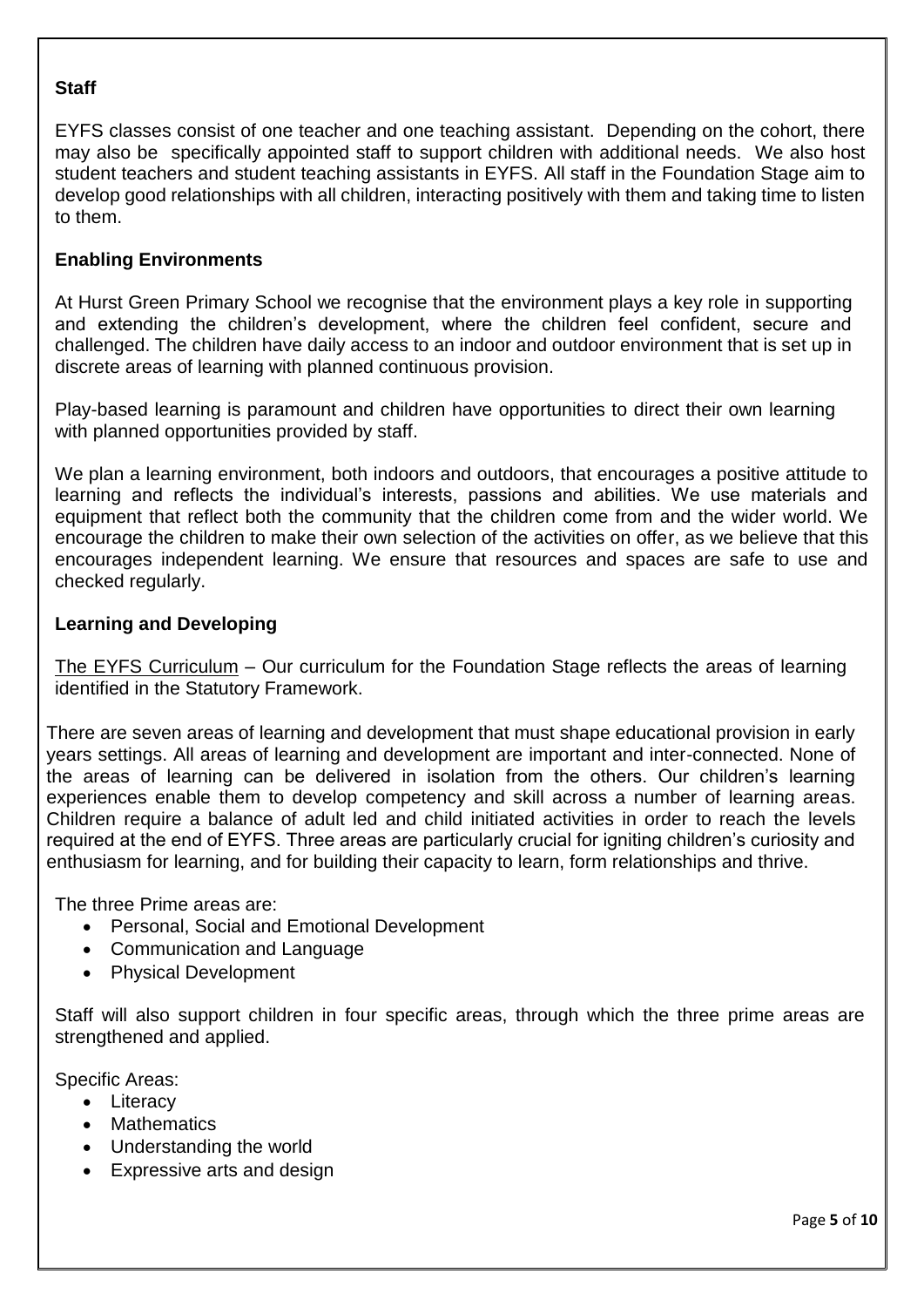Children's development levels are assessed and as the year progresses, the balance will shift towards a more equal focus on all areas of learning, as children grow in confidence and ability within the three prime areas.

However, if a child's progress in any of the prime areas gives cause for concern, staff will discuss this with the child's parents/carers and agree how to support the child.

Reception pupils also participate in daily phonics sessions, following the 'Little Wandle' program.

#### **Characteristics of Effective Learning**

We ensure that our environment and delivery of the curriculum incorporates the three characteristics of effective teaching and learning:

 Playing and exploring - children will have opportunities to investigate and experience things, and 'have a go'.

*'Children's play reflects their wide ranging and varied interests and preoccupations. In their play children learn at their highest level. Play with peers is important for children's development.'*

Through play, our children explore and develop learning experiences, which help them make sense of the world. They practise and build up ideas, learn how to control themselves and understand the need for rules. They have the opportunity to think creatively alongside other children as well as on their own. They communicate with others as they investigate and solve problems.

• Active learning - children will have time and space to concentrate and keep on trying if they encounter difficulties, and enjoy their achievements.

*'Children learn best through physical and mental challenges. Active learning involves other people, objects, ideas and events that engage and involve children for sustained periods.'*

Active learning occurs when children are motivated and interested. Children need some independence and control over their learning. As children develop their confidence, they learn to make decisions. It provides children with a sense of satisfaction as they take ownership of their learning.

• Creating and thinking critically - we encourage and support children to have and develop their own ideas, make links between ideas, and develop strategies for doing things.

*"When children have opportunities to play with ideas in different situations and with a variety of resources, they discover connections and come to new and better understandings and ways of doing things. Adult support in this process enhances their ability to think critically and ask questions."*

Children should be given the opportunity to be creative through all areas of learning. Adults can support children's thinking and help them make connections by showing interest, offering encouragement, clarifying ideas and asking open ended questions. Children can access resources and move around the classroom freely and purposefully to extend their learning.

Page **6** of **10**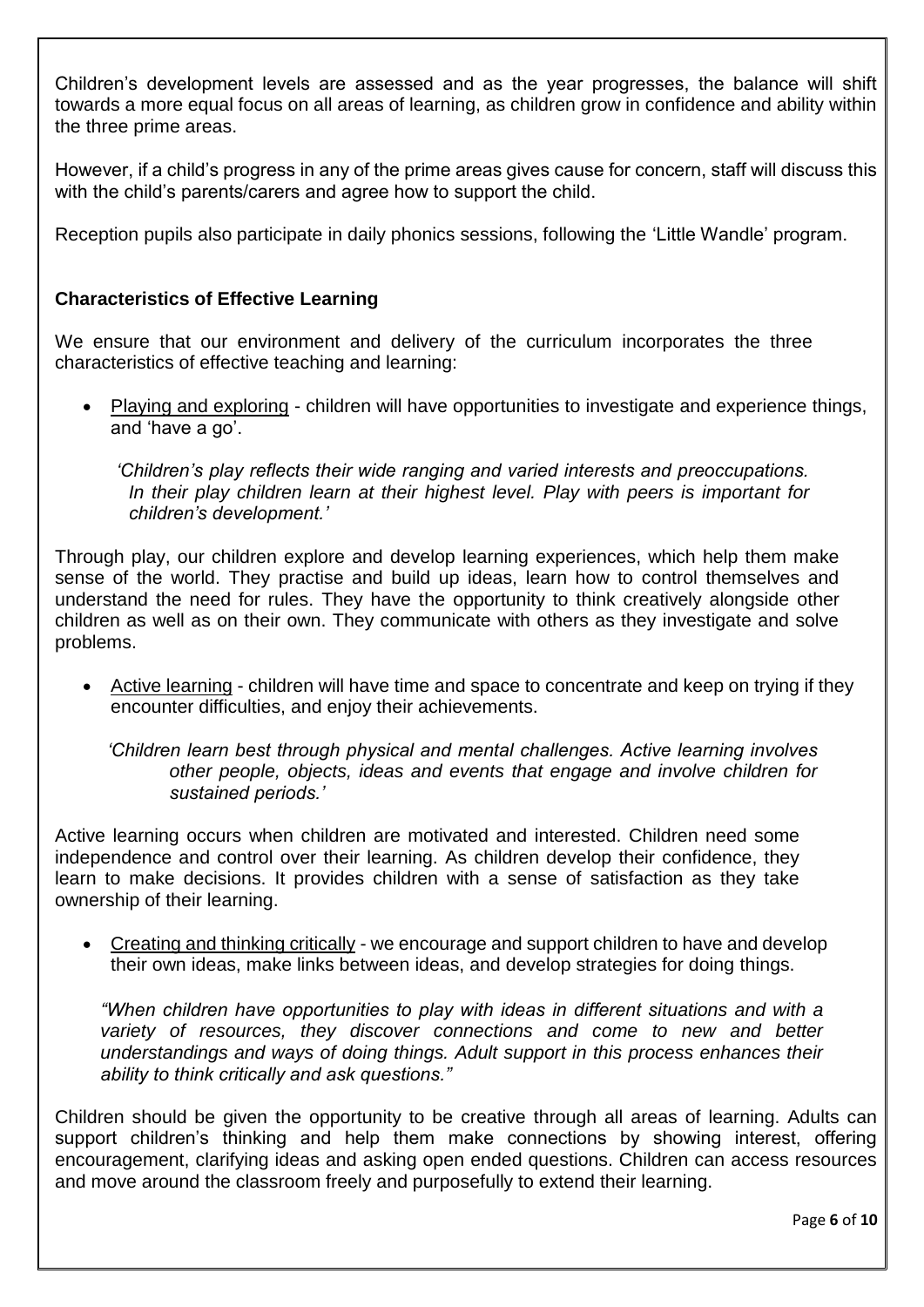Planning - The Educational Programmes within the Statutory Framework provide the basis for planning the broad and balanced curriculum throughout the Foundation Stage. Teachers use schemes of work, where appropriate, to support their planning of phonics, reading, handwriting, PSHE, PE and mathematics. Alongside schemes of work planning is based upon identified lines of enquiry linked to children's interests to deliver the children's next steps in learning, it responds to the needs, achievement and interest of the children.

Observations - Foundation Stage staff use observations as the basis for planning. Staff are skilled at observing children to identify their achievements, interests and next steps for learning. These observations then lead the direction of the planning. Some observations are recorded using Tapestry. Tapestry enables us to track the coverage of the EYFSP and easily record and measure the depth of understanding individuals and groups of children have reached. Only relevant and significant observations are recorded in the children's Learning Online Journeys.

Assessment - During the first term in Reception, teachers carry out the National Reception Baseline Assessment. (RBA) Alongside this statutory assessment the teacher assesses the ability of each child using ongoing observations. These assessments allow us to identify patterns of attainment within the cohort, in order to adjust the teaching programme for individual children and groups of children.

The Foundation Stage Profile is the nationally employed assessment tool that enables teachers to record their observations at the end of the Foundation Stage, and to summarise their pupils' progress towards the Early Learning Goals. It covers each of the seven areas of learning contained in the Statutory Framework for the Foundation Stage.

We record each child's level of development against the 17 Early Learning Goals as Emerging or Expected. We make regular assessments of children's learning, and we use this information to ensure that future planning reflects identified needs.

Assessment in the Foundation Stage takes the form of both formal and informal observations, photographic evidence and through planned activities. Assessment is completed regularly and involves both the teacher and other adults, as appropriate.

*2.2 Assessment should not entail prolonged breaks from interaction with children, nor require*  excessive paperwork. When assessing whether an individual child is at the expected level of *development, practitioners should draw on their knowledge of the child and their own expert professional judgement and should not be required to prove this through collection of physical evidence*

The teacher keeps progress records and records examples of each child's work. These progress books contain a range of evidence that we share with parents at each parental consultation meeting.

Tracking grids are updated at the end of each term. This provides a summary sheet for each child which feeds into the whole-school assessment and tracking process.

The child's next teacher uses this information to make plans for the year ahead. We share this information too at parental consultation meetings and in the end-of-year report.

Parents receive an annual report that informs them whether their child is at the expected level of learning at the end of the year or emerging. The reports also highlight the child's strengths and development needs, and gives details of the child's general progress. We complete these in June, and send them to parents in early July each year.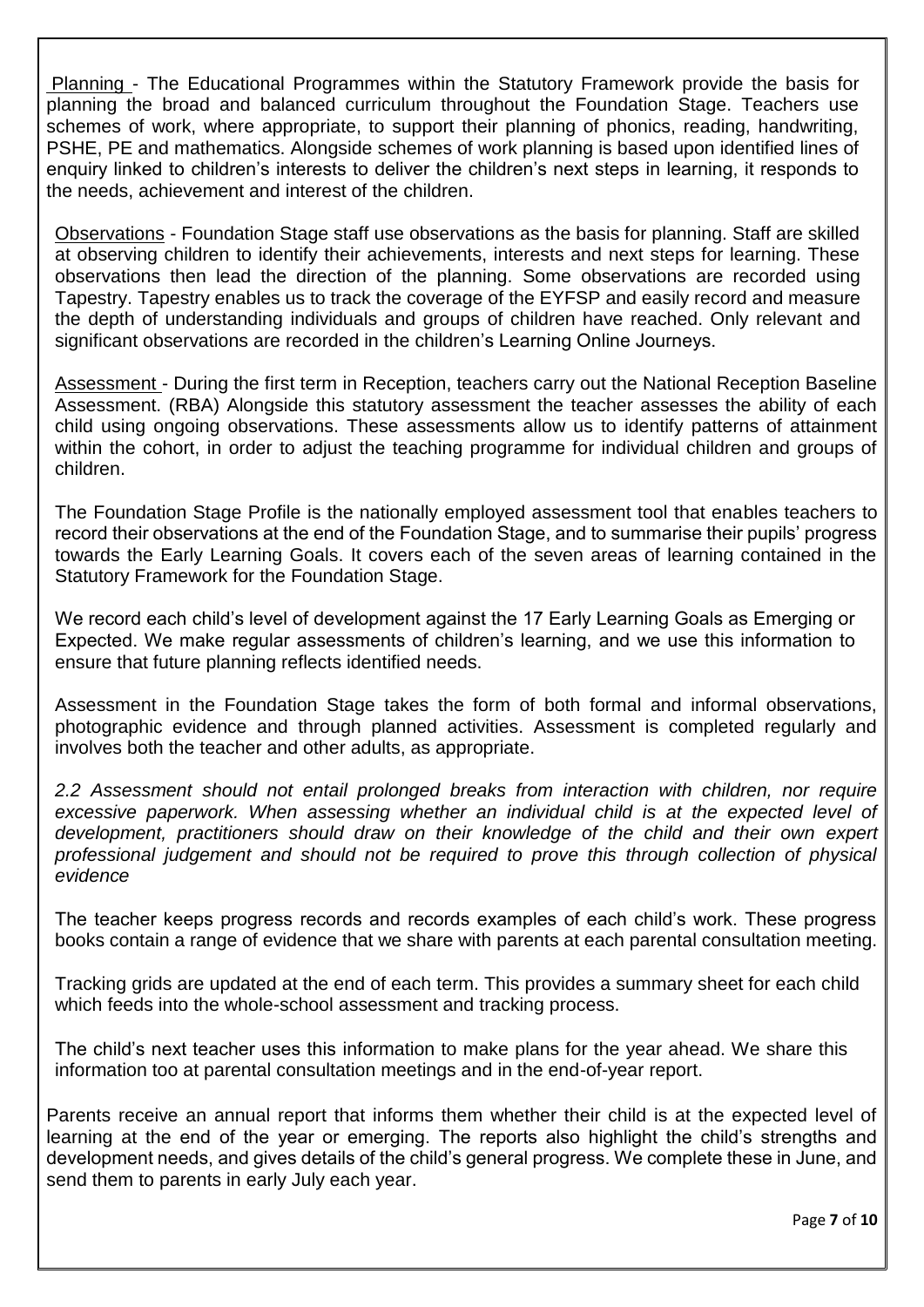The Learning Environment -The Foundation Stage classroom is organised to allow children to explore and learn securely and safely. There are specific areas where the children can be active, be quiet, creative etc.

Children have access to both inside and outside area across the day; this has a positive effect on the children's development. The Foundation Stage has its own outdoor classroom area as well as its own playground, complete with trim trail. We also have a Forest area that the children visit weekly. Being outdoors offers opportunities for doing things in different ways and in different scales than when indoors. The children can explore, use their senses and be physically active and exuberant. All areas of the curriculum can be explored outside.

# **Teaching & Learning Styles**

The features of effective teaching and learning in our school are defined in our policy on teaching and learning. They apply to teaching and learning in the Foundation Stage just as much as they do to the teaching and learning in Key Stage 1 or 2.

The more general features of good practice in our school that relate to the Foundation Stage are:

- the partnership between teachers and parents, carers and other settings that helps our children to feel secure at school, and to develop a sense of well-being and achievement;
- the understanding that teachers have of how children develop and learn, and how this must be reflected in their teaching;
- the range of approaches that provide first-hand experiences, give clear explanations, make appropriate interventions, and extend and develop the children's play, talk or other means of communication;
- the carefully planned curriculum that helps children achieve the Early Learning Goals by the end of the Foundation Stage;
- the provision for children to take part in activities that build on and extend their interests, and develop their intellectual, physical, social and emotional abilities;
- the encouragement for children to communicate and talk about their learning, and to develop independence and self-management;
- the support for learning, with appropriate and accessible space, facilities and equipment, both indoors and outdoors;
- the identification, through observations, of children's progress and future learning needs, which are regularly shared with parents;
- the good relationships between our school and the other educational settings in which the children have been learning before joining our school;
- the clear aims of our work, and the regular monitoring of our work to evaluate and improve it;
- the regular identification of training needs for all adults working at the Foundation Stage.

# **Transition**

Starting school can be a difficult time for young children; we therefore plan this time carefully to support children with the transition and to ensure it is as smooth as possible for each child and that they settle in to their new class quickly and happily.

Starting Reception – Parents of all children starting in the next academic year will be invited to an Induction Meeting in the Summer term to meet their child's new teachers and other key staff and learn more about the Reception curriculum. This is an opportunity for staff to –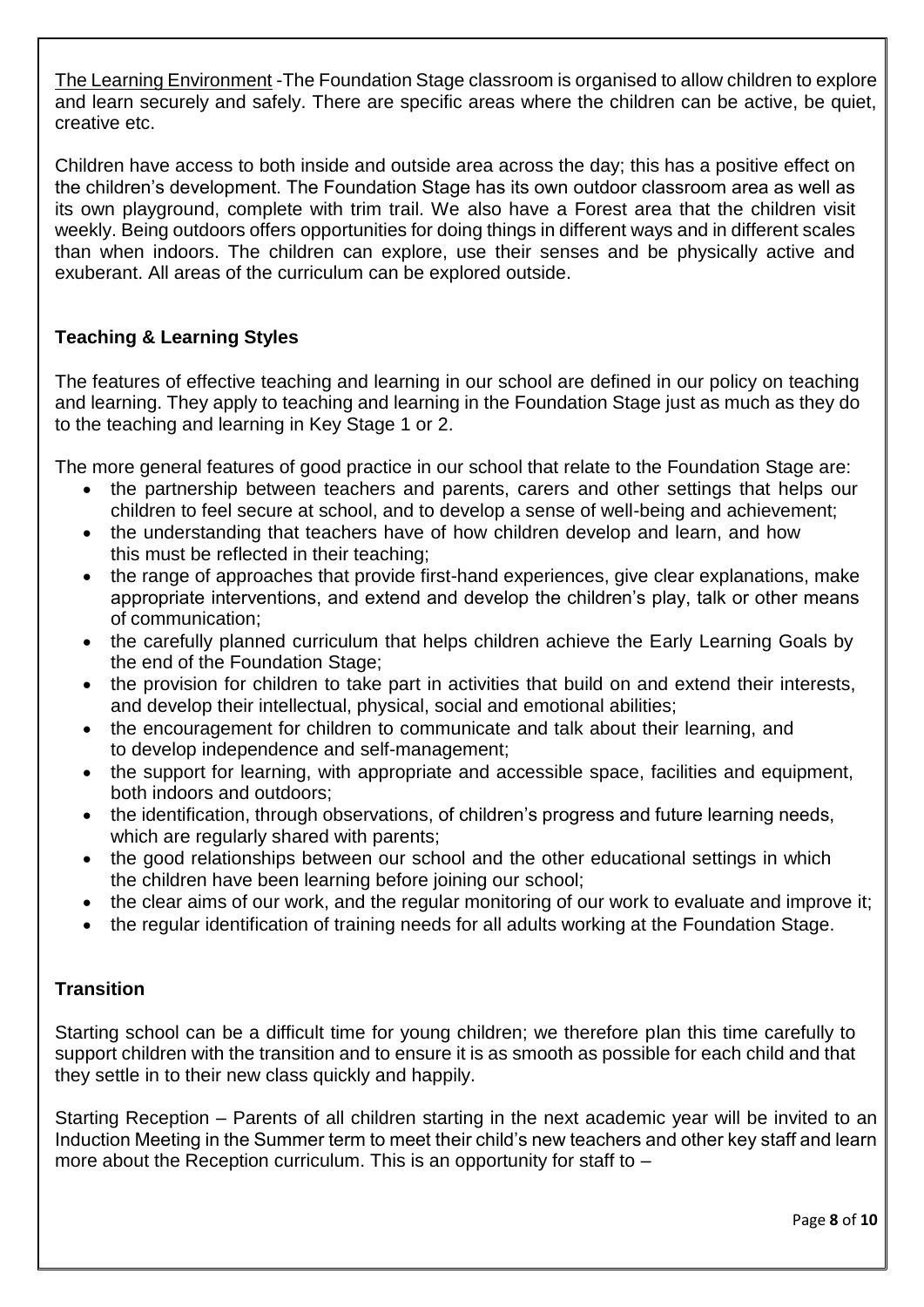- To go through the school handbook
- Explain about uniform, PE kit and school dinners/ free school meals
- Explain about holidays and absences
- Purchase uniform and book bag if requested
- Explain the arrangements for the gradual induction in to reception

During the Summer term prior to your child starting school, children and parents are invited to a story session with the Reception teachers to support the September transition and to put names to faces. Additionally, to make sure the transition into our Reception Class is as happy as possible we offer two stay and play sessions in September prior to the first week of starting school. During the following week, we operate a staggered entry with shorter days to start with. Even if your child is used to completing a whole day at Nursery or Playgroup, a whole day at school can be tiring and quite daunting. This means that before they join full time, the Reception environment is already a familiar place to them. Arrangements are also made for the children's new class teacher to contact their current nursery settings in the summer term.

September Intake - When children join the school in September the following procedures will apply in order that they can gradually adjust to their new surroundings:

- During the first week, children will attend for 3 mornings, 1 morning with lunch and 1 full day.
- During the second week, and thereafter, children will attend for the full school day unless Foundation staff and parents or guardians agree that it is not in the best interests of an individual child.

Starting in Key Stage 1 (Year 1) - Throughout the Reception year, each child's involvement in whole school life will have been built upon; many of the teaching and support staff will already be familiar people to them. They will have taken part in Key Stage and whole school assemblies as well as sharing lunchtimes with the Key Stage 1 children.

Children have the opportunity to meet their new class teacher and spend a morning in their new class during the summer term.

# **Safeguarding & Welfare**

*Children learn best when they are healthy, safe and secure, when their individual needs are met, and when they have positive relationships with the adults caring for them.* (Statutory Framework for EYFS 2021)

At Hurst Green Primary School, we understand that we are legally required to comply with welfare requirements as stated in the Statutory Framework for Early Years Foundation Stage 2021

- To provide a setting that is welcoming, safe and stimulating where children can grow in confidence;
- Promote good health;
- Manage behaviour effectively in a manner appropriate for the children's stage of development and individual needs
- To ensure that all adults who look after the children, or who have unsupervised access to them, are suitable to do so;
- Ensure that the setting, furniture and equipment is safe and suitable for the purpose it was intended for;
- Maintain records, policies and procedures required for the safe efficient management of the setting and to meet the needs of the children.